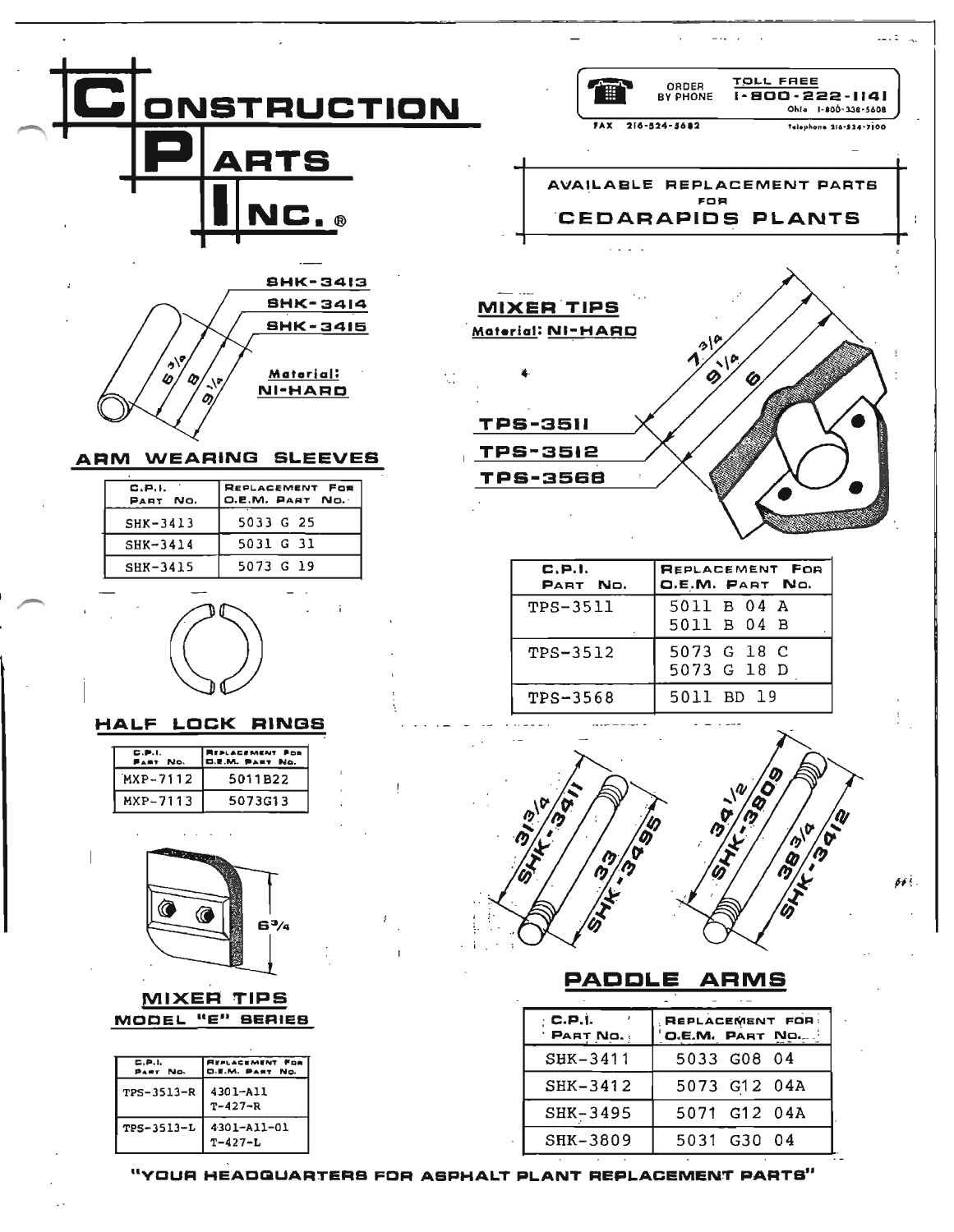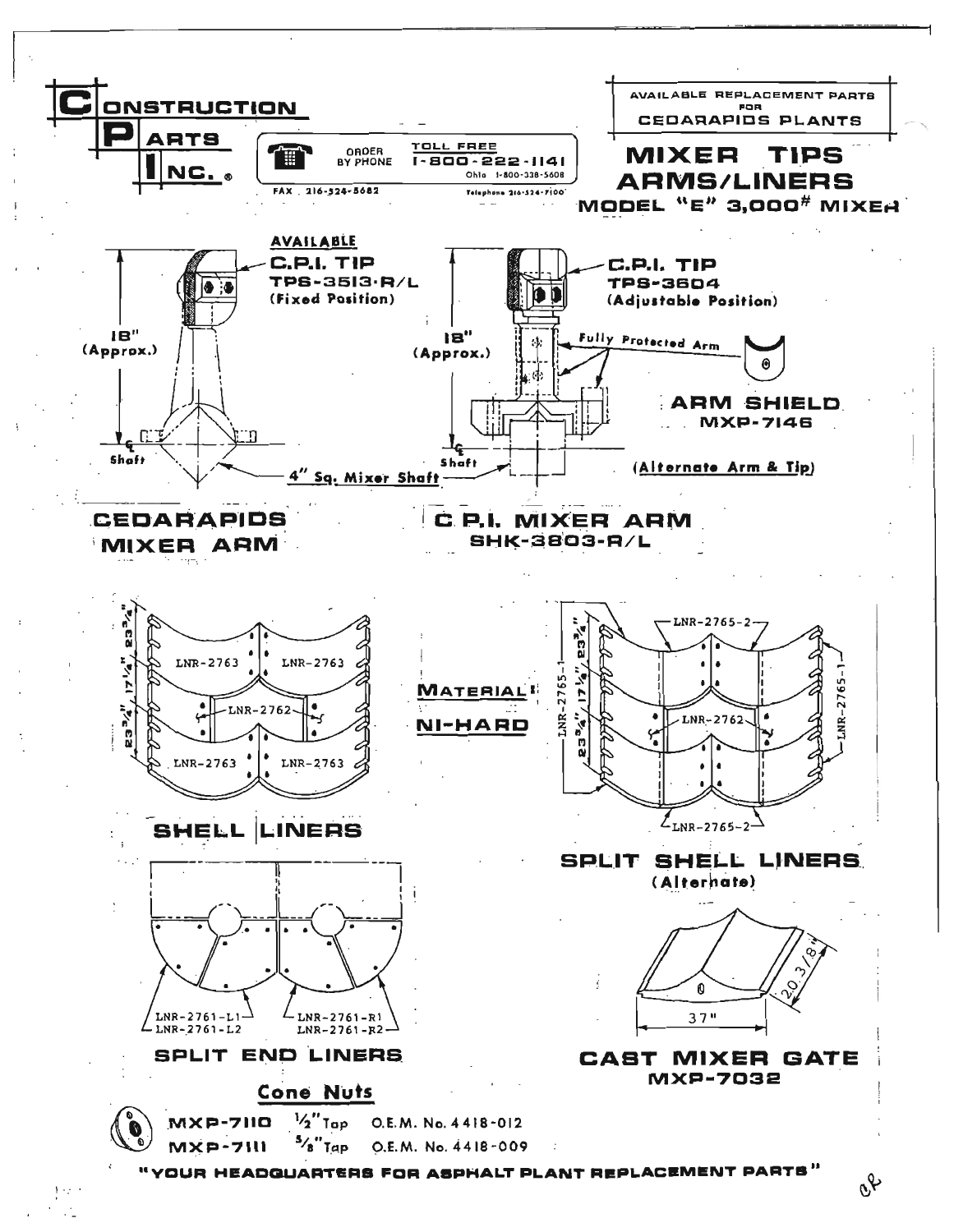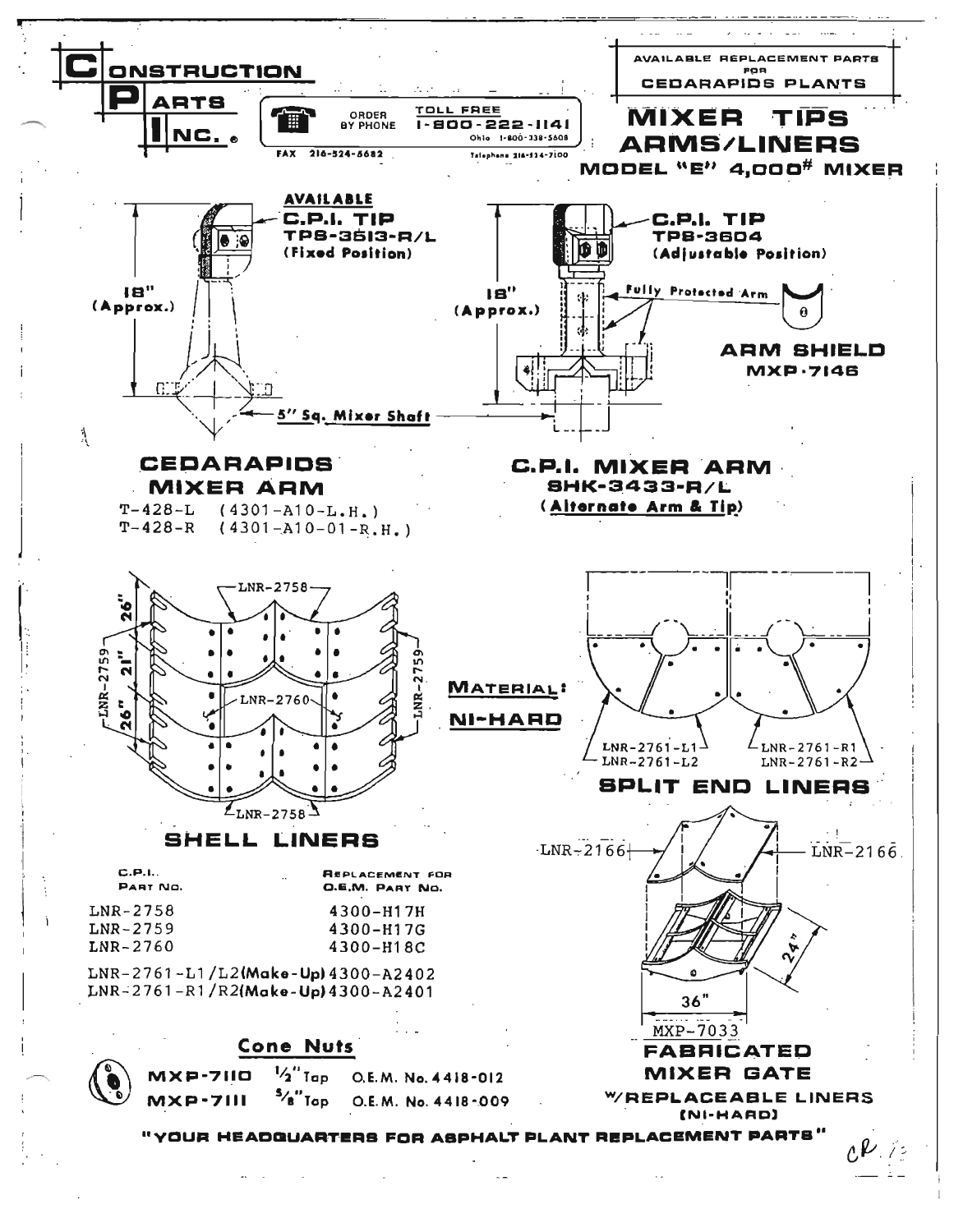

 $\cdot \}$ .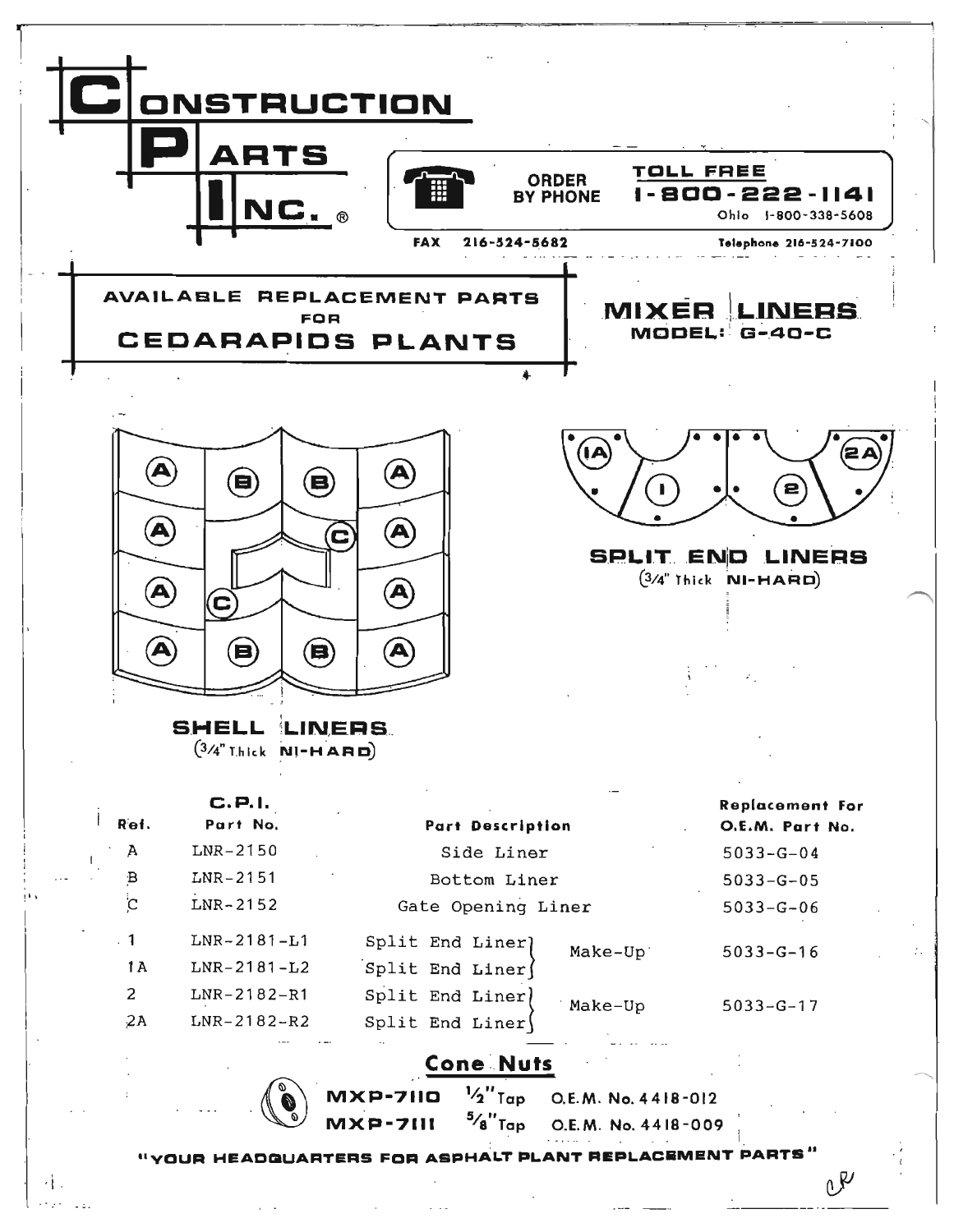

## SHELL LINERS

 $(3/4$ " Thick  $NI-HAHD)$ 

ill

 $\mathbb{C}$   $\mathbb{C}$ 

|             | C.P.1.            |                                           | <b>Replacement For.</b> |
|-------------|-------------------|-------------------------------------------|-------------------------|
| Ref.        | Part No.          | <b>Part Description</b>                   | O.E.M. Part No.         |
| A           | $LNR-2148$        | Side Liner                                | $5033 - GC - 08$        |
| $\mathbf B$ | $LNR-2153$        | Gate Opening Liner                        | $5033 - GE - 04$        |
| C           | $LNR - 2155$      | Gate Seal Liner                           | $5033 - GE - 06$        |
| D           | $LNR - 2160$      | Bottom Liner                              | $5033 - GE - 05$        |
| 1           | $LNR-2181-L1$     | Split End Liner)<br>Make-Up               | $5033 - G - 16$         |
| 1A          | $LNR - 2181 - L2$ | $Split$ End Liner                         |                         |
| 2           | $LNR-2182-R1$     | Split End Liner<br>Make-Up                | $5033 - G - 17$         |
| 2A          | $LNR - 2182 - R2$ | $Split$ End Liner $\langle \cdot \rangle$ |                         |

Cone Nuts

 $MXP-711Q$   $^{1}/_{2}$  Tap O.E.M. No. 4418-012 **MXP-7111** <sup>5</sup>/8"Tap O.E.M. No. 4418-009

. " -- \_ .. \_- " .. -

 $\mathfrak{G}$ 

"YOUR HEADQUARTERS FOR ASPHALT PLANT REPLACEMENT PARTS'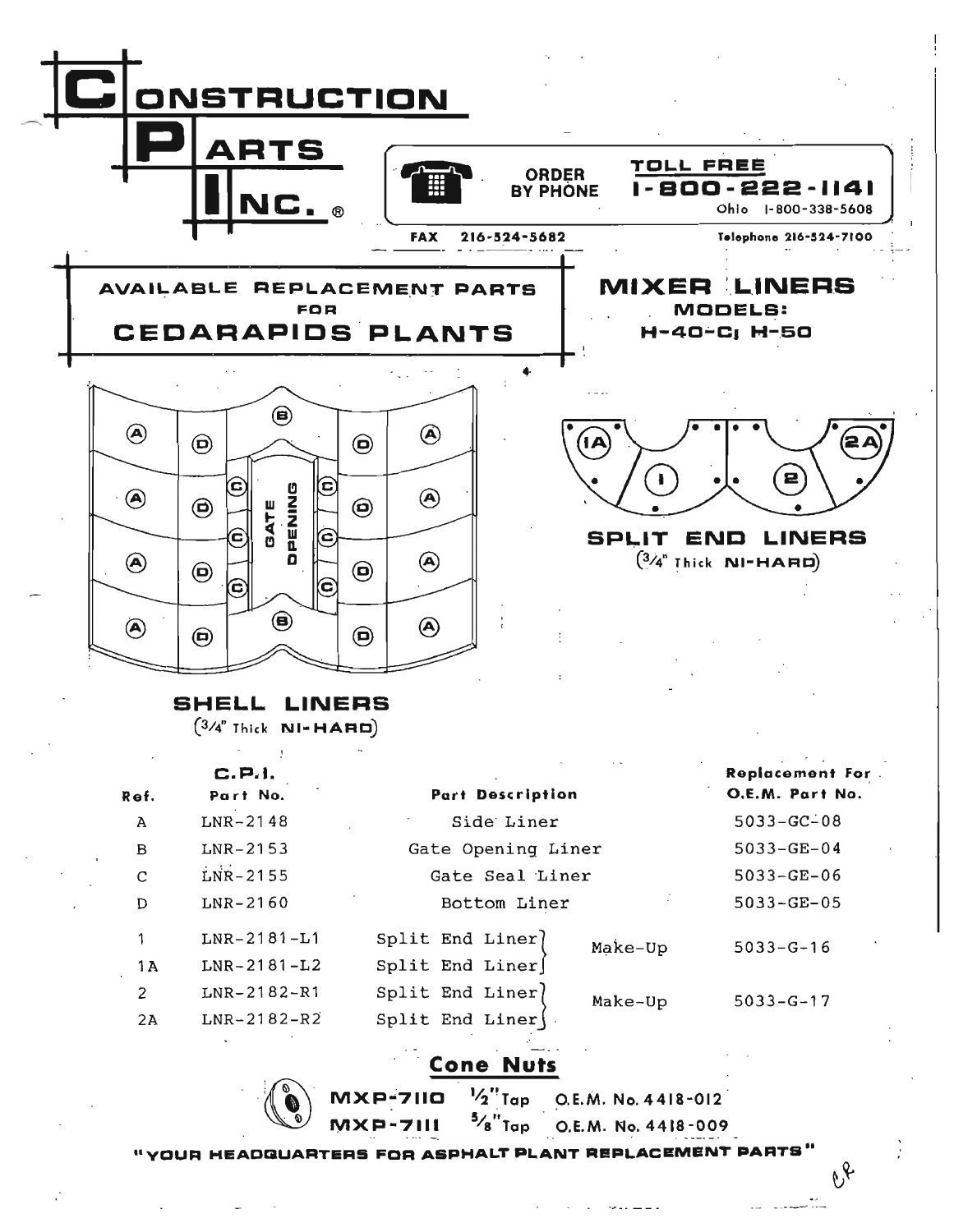



Ί

SPLIT ENO LINERS  $(3/4"$  Thick **NI-HARD**)

SHELL LINERS  $(3/4$ " Thick **NI-HARD**)

| Ref.           | C.P.I.<br>Part No. | <b>Part Description</b> |         | <b>Replacement For</b><br><b>O.E.M. Part No.</b> |
|----------------|--------------------|-------------------------|---------|--------------------------------------------------|
| $\overline{A}$ | $-LNR-2147$        | Gate Opening Liner      |         | $5033 - GC - 07$                                 |
| $\mathbf B$    | $LNR-2148$         | M.<br>Side Liner        |         | $5033 - GC - 08$                                 |
| C              | $LNR-2149$         | Bottom Liner            |         | $5033 - GC - 09$                                 |
| 1              | $LNR-2181-I1$      | Split End Liner)        | Make-Up | $5033 - G - 16$                                  |
| 1 A            | $LNR-2181-L2$      | Split End Liner         |         |                                                  |
| 2              | $LNR-2182-R1$      | Split End Liner]        | Make-Up | $5033 - G - 17$                                  |
| 2A             | $LNR-2182-R2$      | $Split$ End Liner       |         |                                                  |
|                |                    | <b>Cone Nuts</b>        |         |                                                  |

"YOUR HEADQUARTERS FOR ASPHALT PLANT REPLACEMENT PARTS"

 $\overline{a}$ "<sub>Tap</sub>

 $2''$  Tap O.E.M. No. 4418-012

O.E.M. No. 4418-009

MXP-7110 MXP-7111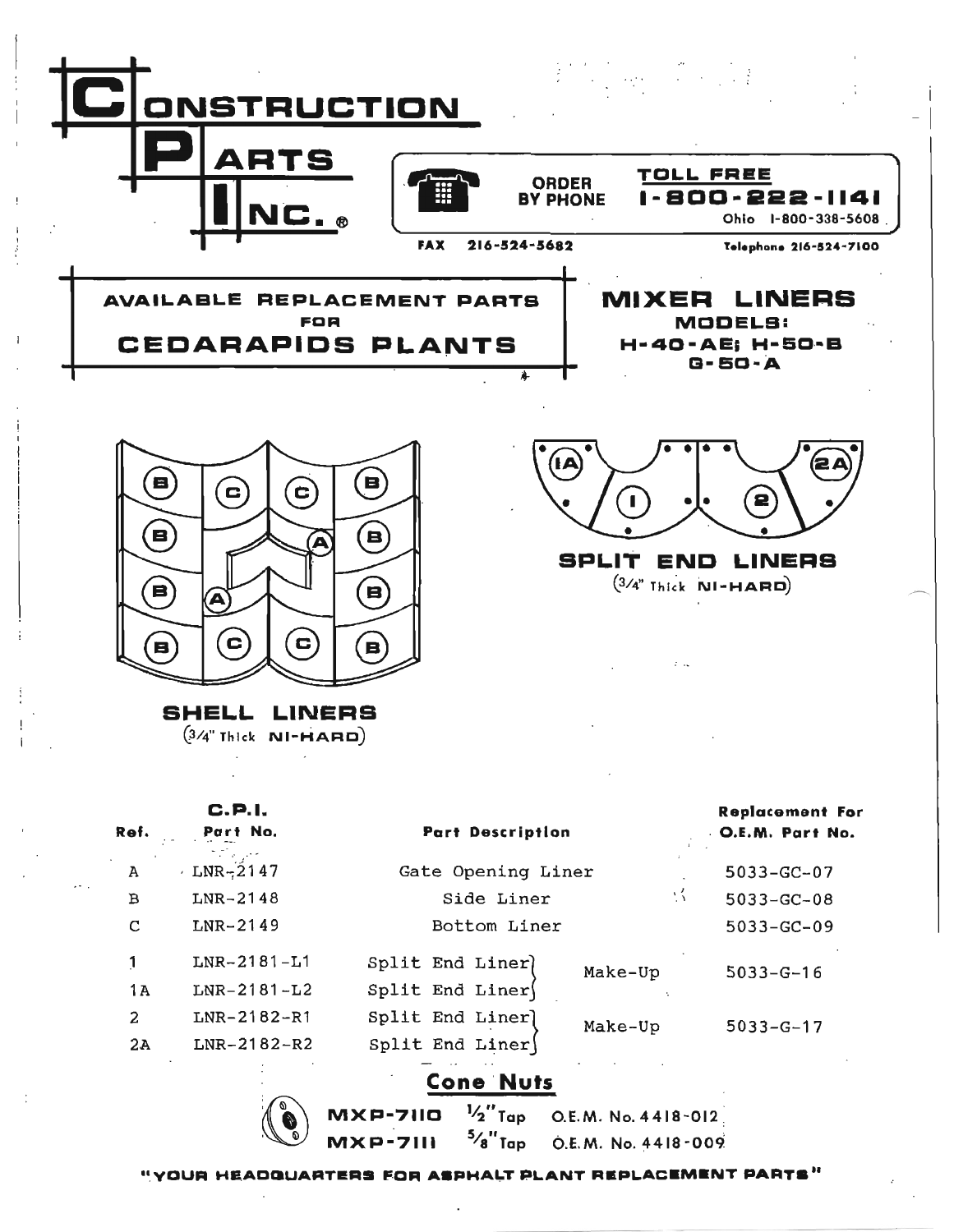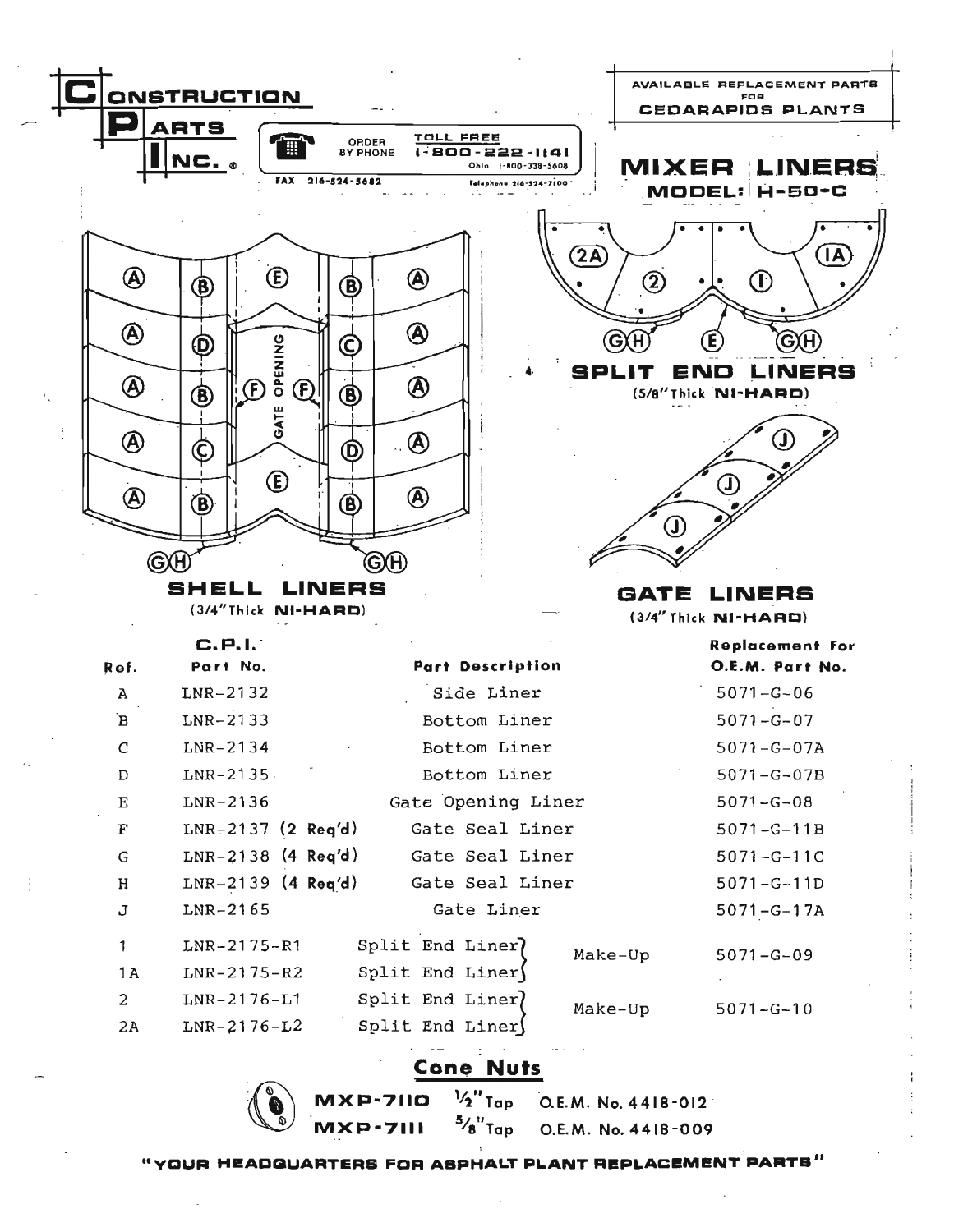

**Cone Nuts** 

|                 | $MXP-711Q$ $V_2T_{qp}$ O.E.M. No. 4418-012                                                                                                                                                                                     |
|-----------------|--------------------------------------------------------------------------------------------------------------------------------------------------------------------------------------------------------------------------------|
| <b>MXP-7111</b> | $5/8$ Tap O.E.M. No. 4418-009                                                                                                                                                                                                  |
|                 | in the subspace of the state of the state of the state of the state of the state of the state of the state of the state of the state of the state of the state of the state of the state of the state of the state of the stat |

"YOUR HEADGUARTERS FOR ASPHALT PLANT REPLACEMENT PARTS"

1l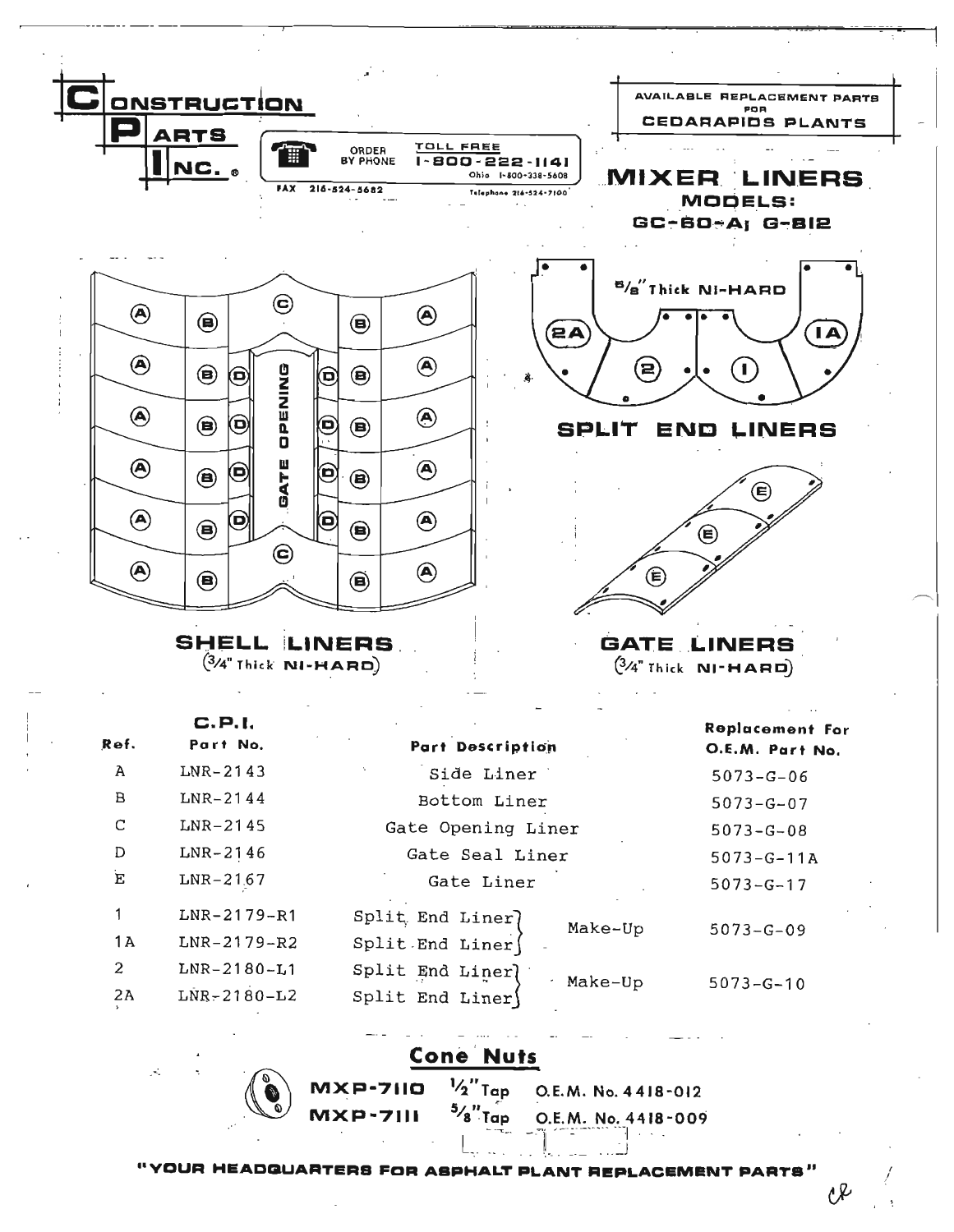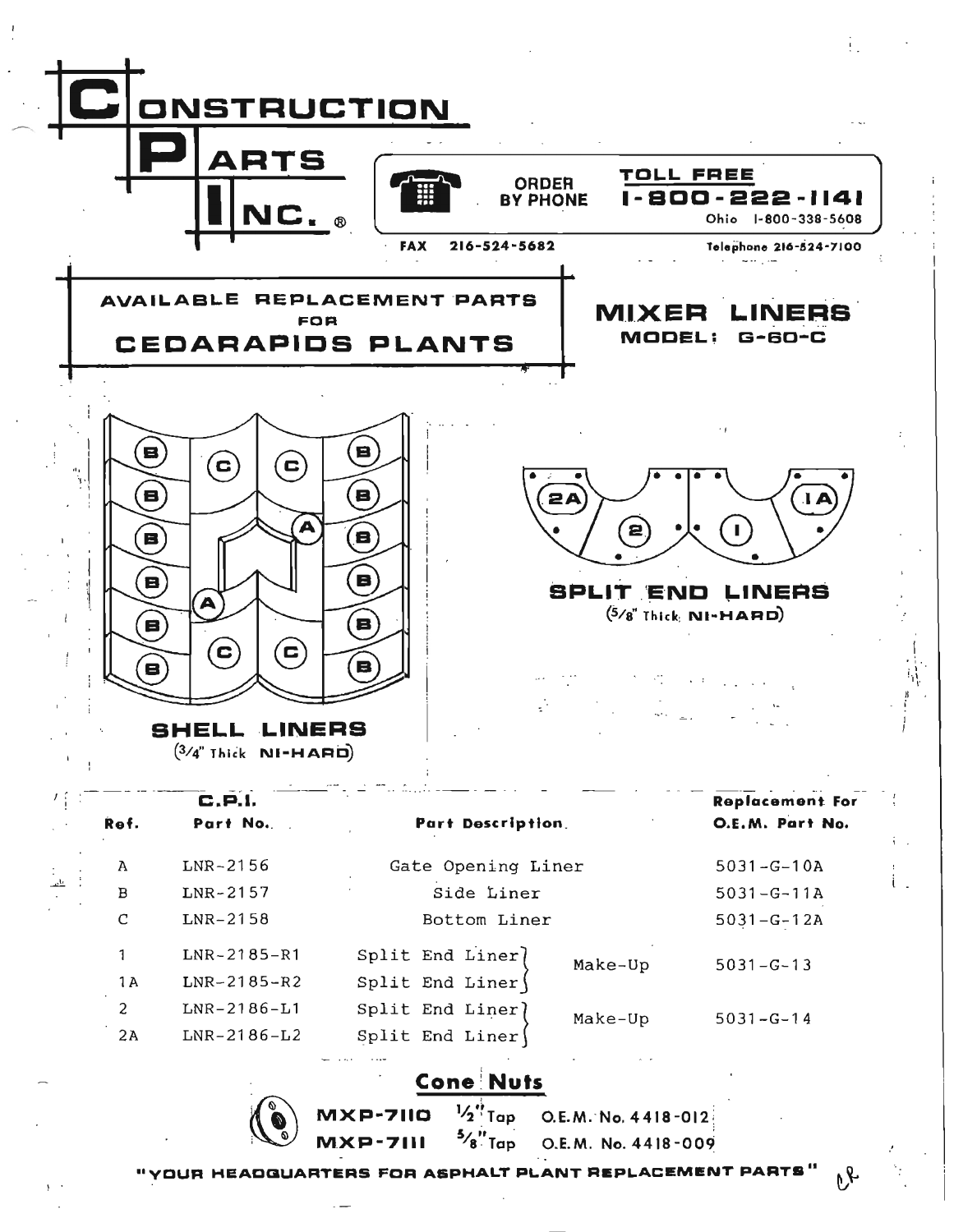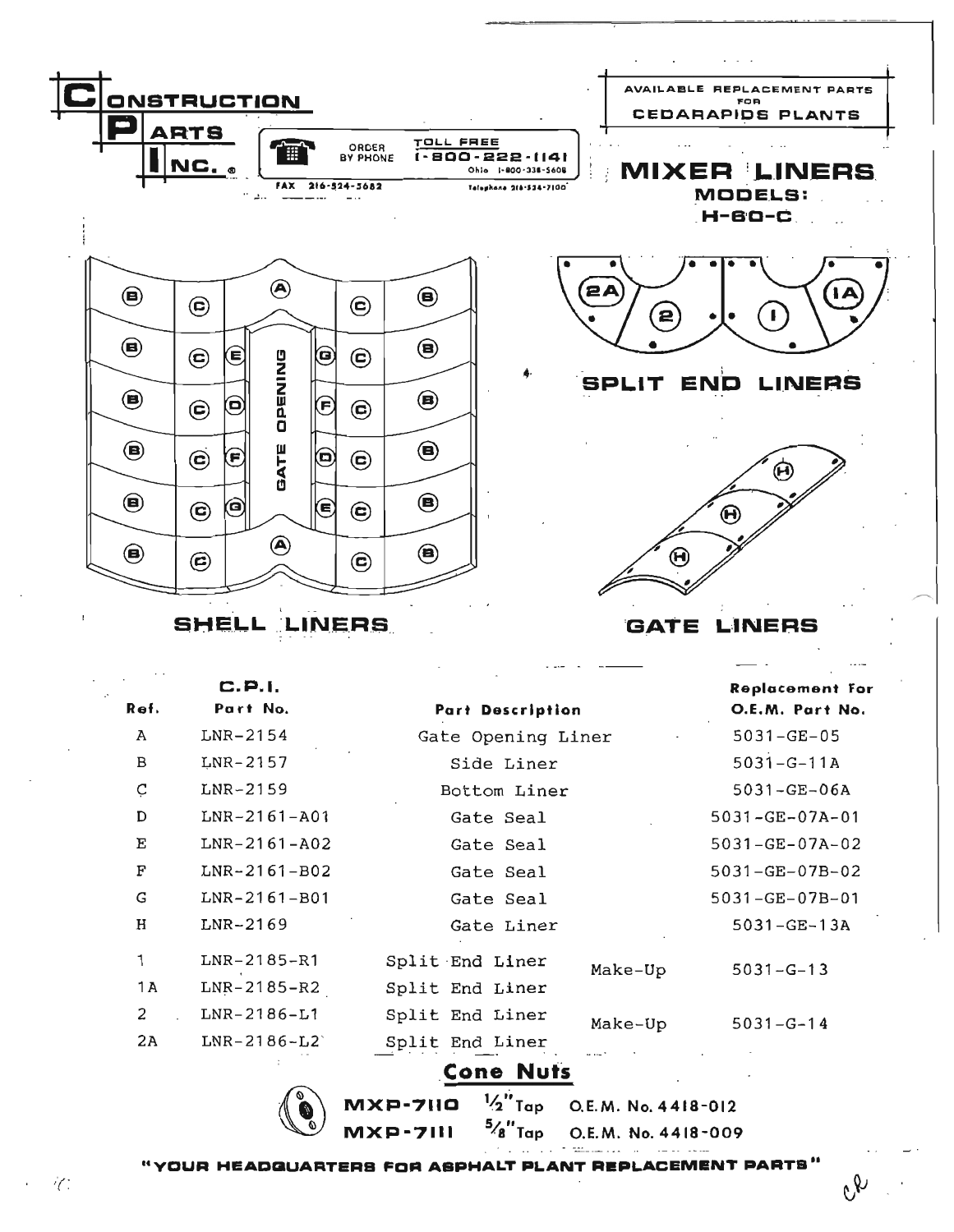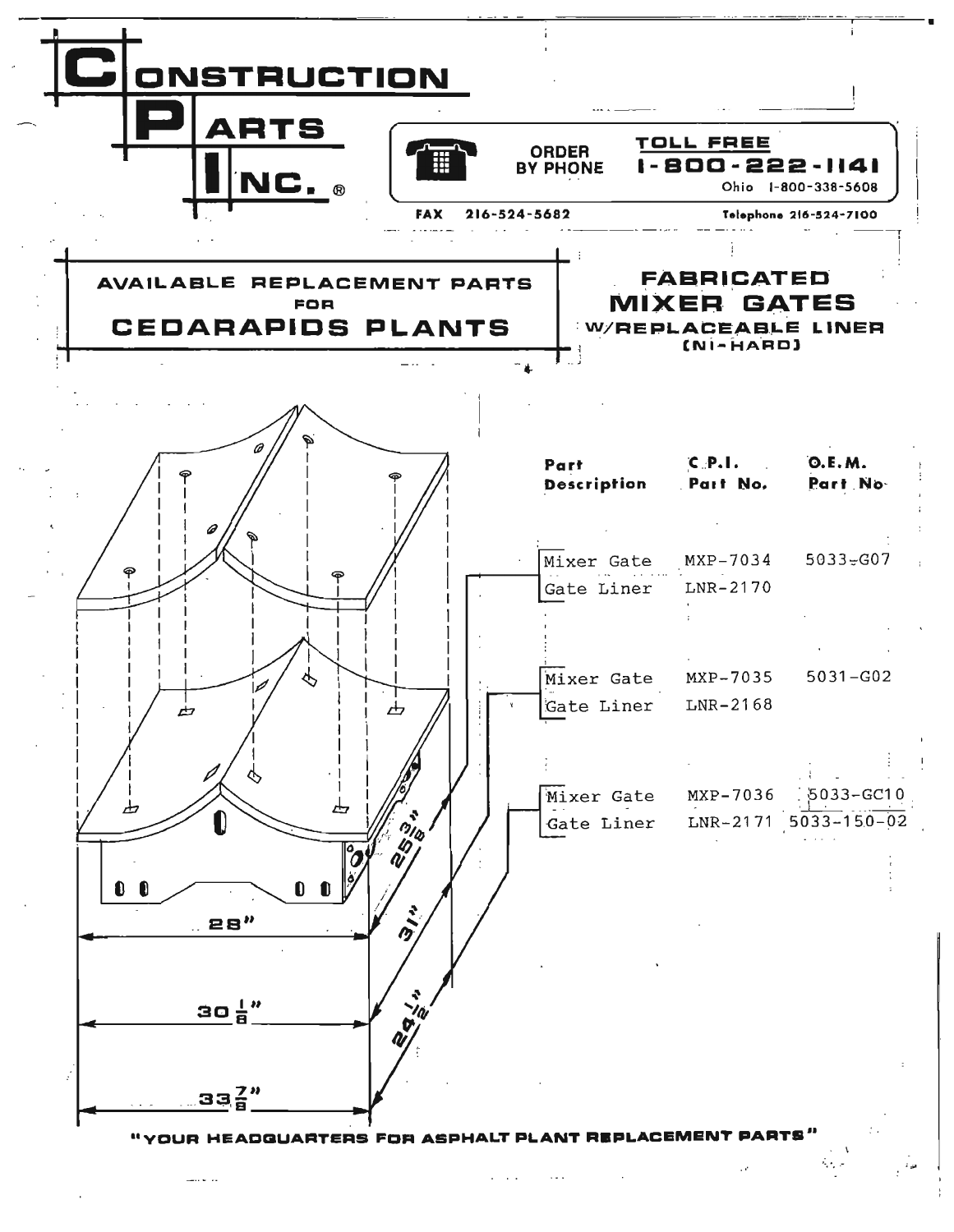

"YOUR HEADQUARTERS FOR ASPHALT PLANT REPLACEMENT PARTS"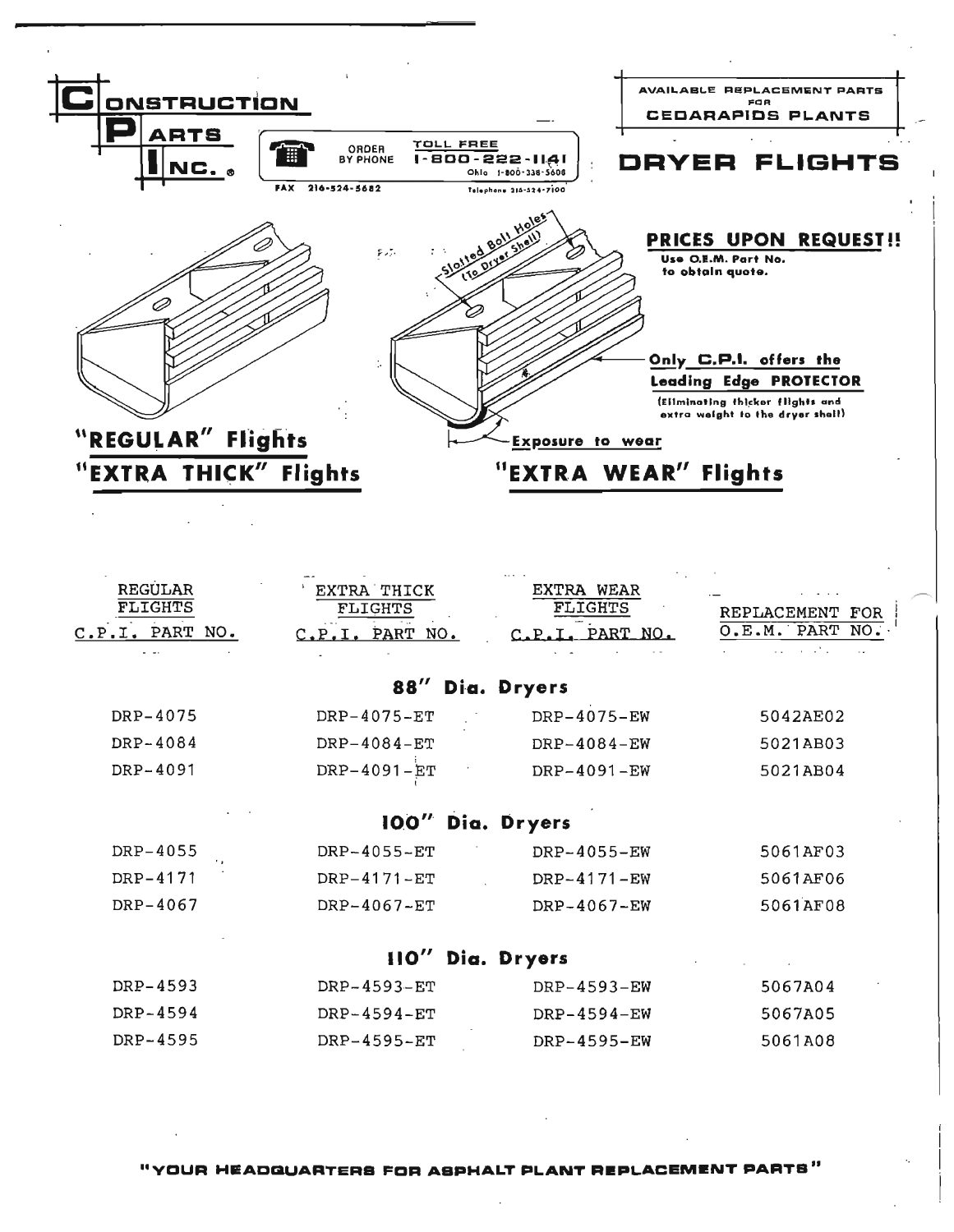

"YOUR HEADQUARTERS FOR ASPHALT PLANT REPLACEM